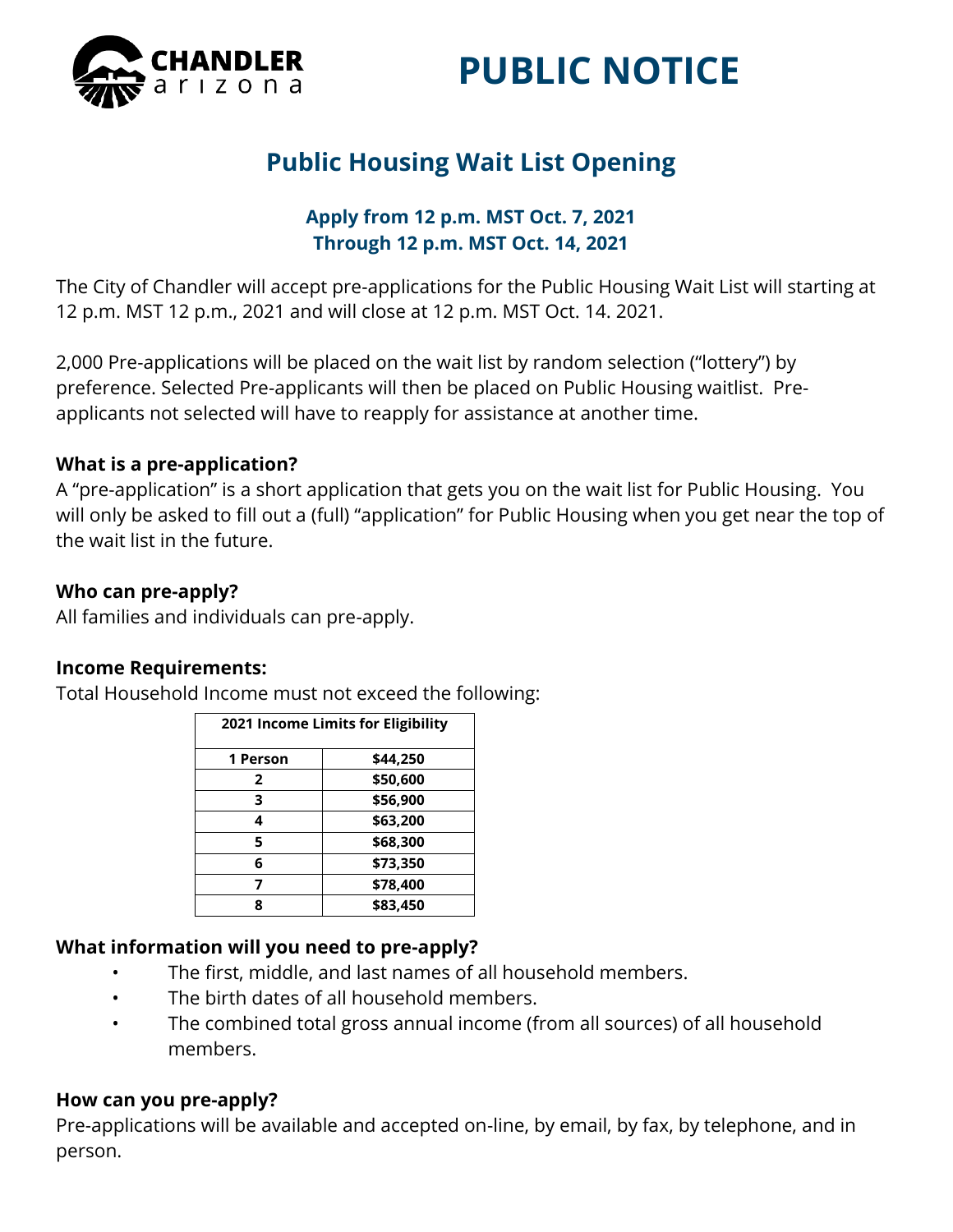## **How can you submit a completed pre-application on line?**

Go to www.chandleraz.gov/applyforhousing. If you pre-apply on line, you must complete both steps of the online process:

- Create an account.
- Submit a completed pre-application.

# **How can you obtain a paper pre-application?**

Request a paper pre-application (include your mailing address in your request):

- By email at: [chandler.housing@chandleraz.gov](mailto:chandler.housing@chandleraz.gov)
- By telephone at: 480-782-3200 or 7-1-1 TTY options: English 800-367-8939 / Español 800-842-2088
- By fax at: 480-782-3220
- Request In person at: 235 S. Arizona Ave., Chandler, AZ, 85225

# **How can you submit a paper pre-application?**

- By email to: chandler.housing@chandleraz.gov If you email your pre-application to us, it must be received by 11:59 a.m. on Oct. 14, 2021.
- By fax to: 480-782-3220

If you fax your pre-application to us, it must be received by 11:59 a.m. on Oct. 14, 2021.

- By mail to: City of Chandler Housing and Redevelopment Division Mail Stop 101
	- P.O. Box 4008

Chandler, AZ 85344

If you mail your pre-application to us, it must be postmarked on or before Oct. 14, 2021.

• In person at: 235 S. Arizona Ave. Chandler, AZ, 85225 If you bring your pre-application to our office, you must come before 11:59 a.m. on Oct. 14, 2021.

IMPORTANT: Your pre-application **must be completed in full**, or it will not be accepted and you will not be placed on the wait list.

Mail Stop 101, P.O. Box 4008 [www.chandleraz.gov/affordablehousing](http://www.chandleraz.gov/affordablehousing) 235 S. Arizona Ave. Chandler, AZ 85244-4008 480-782-3200 | Fax 480-782-3220 Chandler, AZ 85225